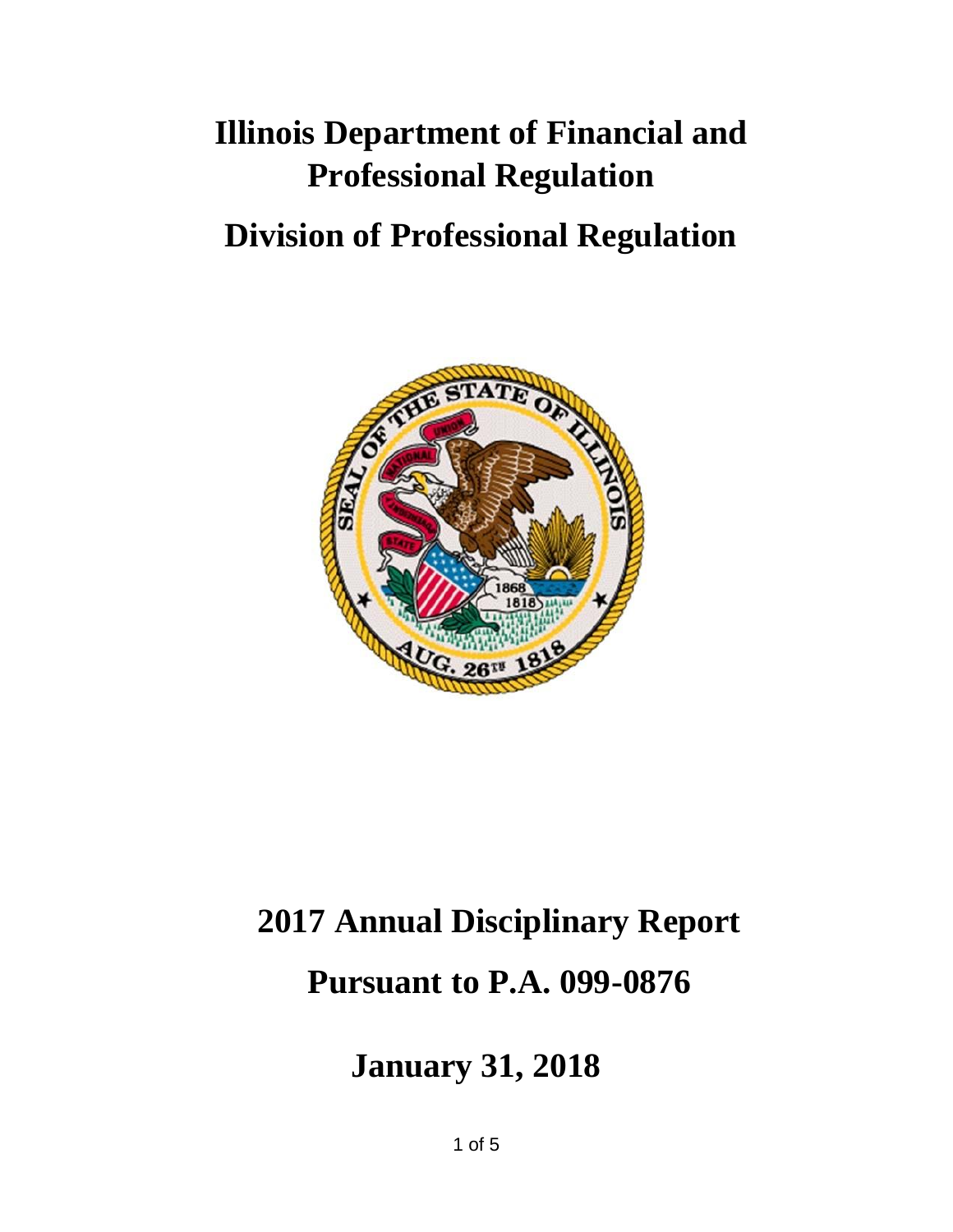

**Illinois Department of Financial and Professional Regulation**

**Division of Professional Regulation**

**BRUCE RAUNER Governor**

**BRYAN A. SCHNEIDER Secretary JESSICA BAER Director Division of Professional Regulation**

January 31, 2018

P.A. 099-0876 amends the Funeral Directors and Embalmers Licensing Code, the Illinois Roofing Industry Licensing Act, and the Barber, Cosmetology, Esthetics, Hair Braiding, and Nail Technology Act of 1985 by granting the Illinois Department of Financial and Professional Regulation Division of Professional Regulation (hereinafter the "Department") the authority to consider prior convictions an applicant may have at the time of application. The conviction may not be the sole basis of rejection of licensure unless it is directly related to the licensed activity as specified in each of the Acts. P.A. 099-0876 requires that the Department make specific considerations when considering a denial on the basis of convictions and outlines the process that must be followed. An important part of that process is that the Department report on its applicant numbers for these professions and whether convictions were considered in making denials of licensure by January 31 of each year, beginning in 2018. This Report is made using applicant data from the period of January 01, 2017 and December 31, 2017. Please note an applicant who may have begun the application process during this time may not have completed the process by December 31, 2017.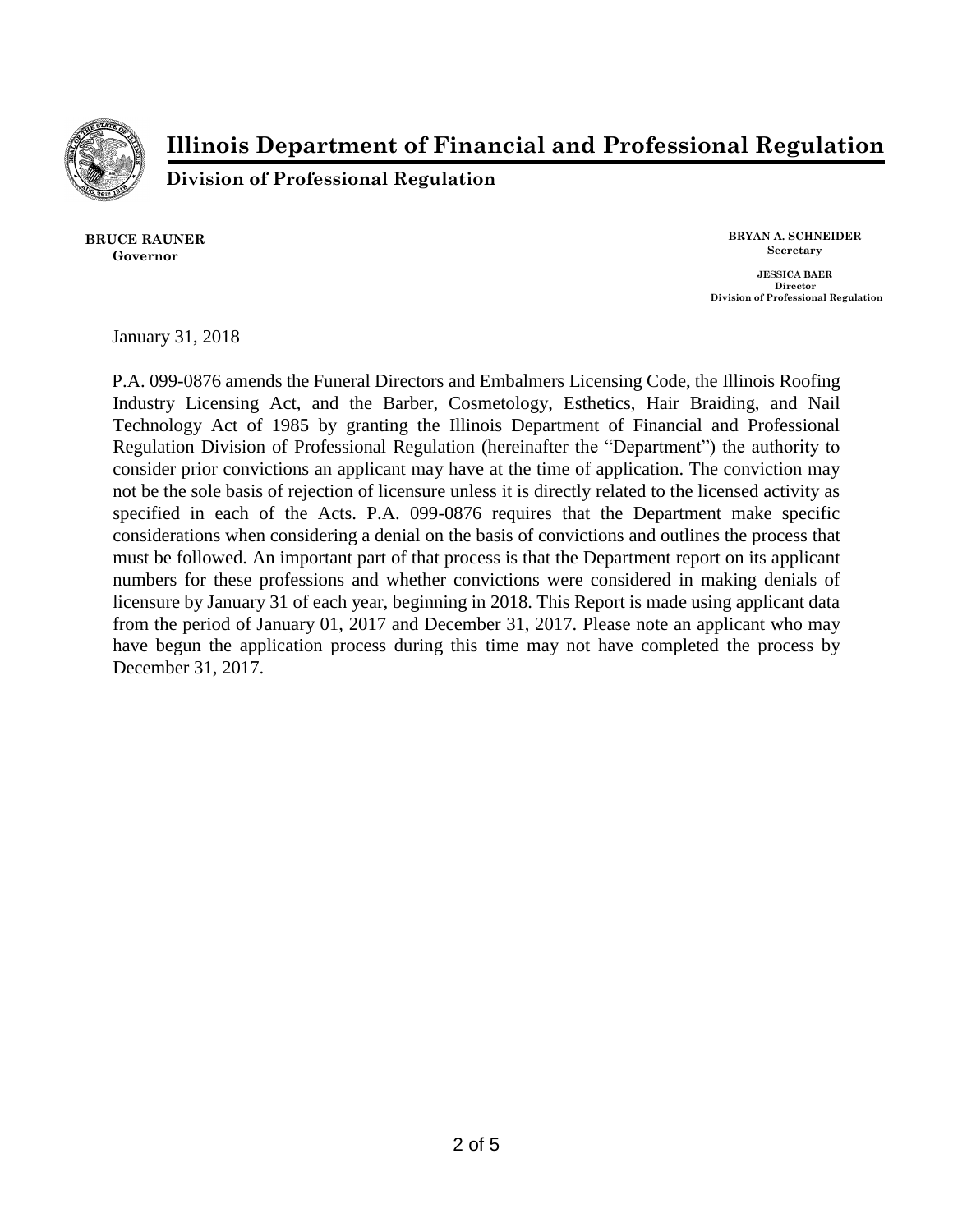#### **Funeral Directors and Embalmer Licensing Code**

| <b>License</b>           | <b>Total</b><br>Number of<br><b>Applicants</b> | <b>Applicants</b><br>with a<br><b>Conviction</b> | <b>Applicants with</b><br>a Conviction<br><b>Granted a</b><br>License * | <b>Applicants</b><br><b>Denied</b><br>Licensure** | <b>Applicants Denied</b><br><b>Licensure Solely on</b><br><b>Basis of Conviction</b> |
|--------------------------|------------------------------------------------|--------------------------------------------------|-------------------------------------------------------------------------|---------------------------------------------------|--------------------------------------------------------------------------------------|
| Funeral                  | 87                                             | 6                                                | 5                                                                       |                                                   | 0                                                                                    |
| Director/Embalmer        |                                                |                                                  |                                                                         |                                                   |                                                                                      |
| Funeral Direct/Embalmer  | 6                                              |                                                  | $\theta$                                                                |                                                   | 0                                                                                    |
| CE Sponsor               |                                                |                                                  |                                                                         |                                                   |                                                                                      |
| Funeral                  | 81                                             | 3                                                | $\mathcal{D}_{\mathcal{A}}$                                             | $\Omega$                                          | $\Omega$                                                                             |
| Director/Embalmer Intern |                                                |                                                  |                                                                         |                                                   |                                                                                      |
| <b>Funeral Director</b>  |                                                |                                                  | $\Omega$                                                                |                                                   | 0                                                                                    |
|                          |                                                |                                                  |                                                                         |                                                   |                                                                                      |

**\* =** Applicants that began the application process this calendar year may not have completed the application process by the close of the calendar year

**\*\* =** Applicants who were denied licensure do not necessarily include the same applicants who have a conviction and were denied on another basis (i.e. false credentials)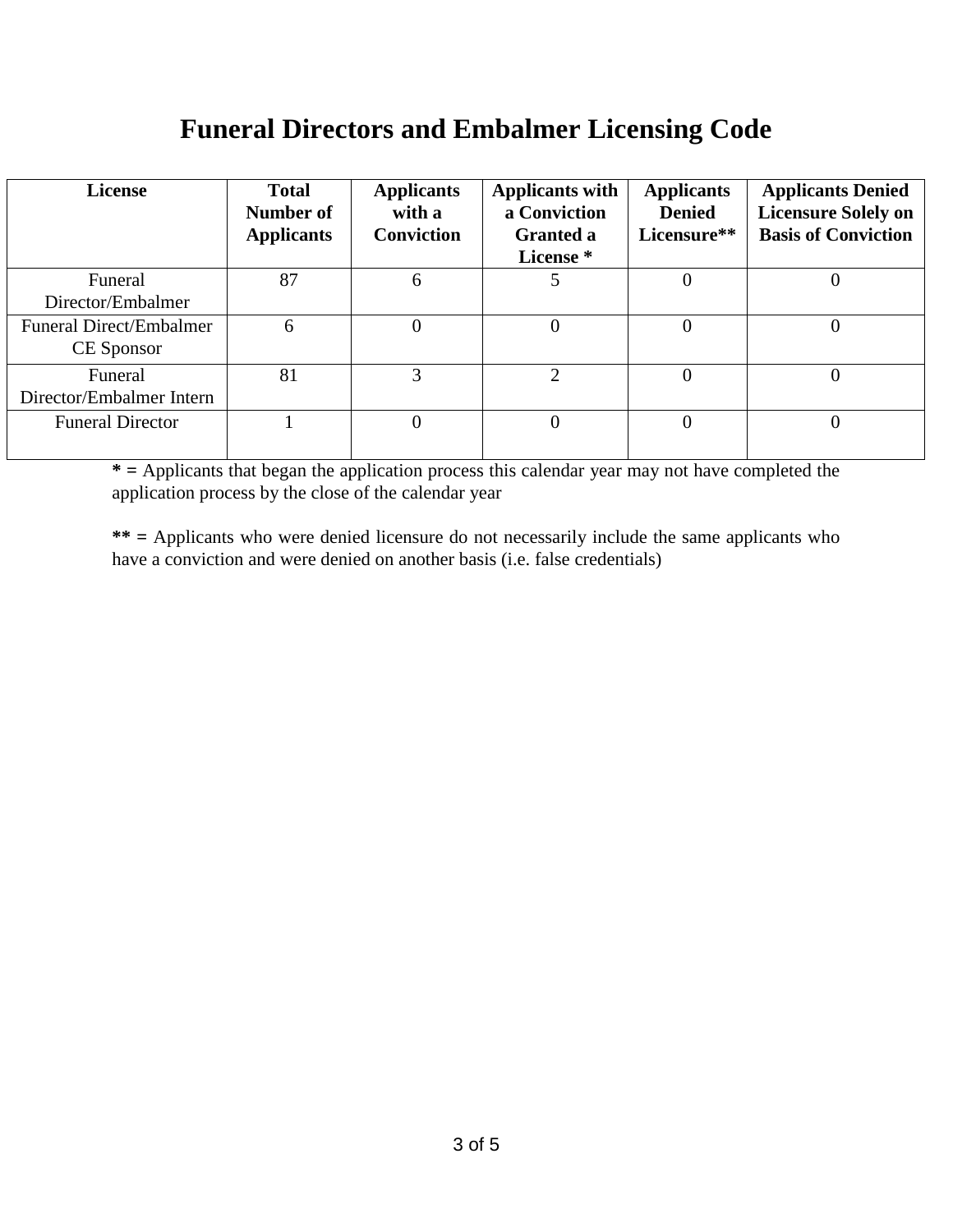#### **Illinois Roofing Industry Licensing Act**

| <b>License</b>                                      | <b>Total</b><br>Number of<br><b>Applicants</b> | <b>Applicants</b><br>with a<br><b>Conviction</b> | <b>Applicants with</b><br>a Conviction<br><b>Granted a</b><br>License* | <b>Applicants</b><br><b>Denied</b><br>Licensure** | <b>Applicants Denied</b><br><b>Licensure Solely on</b><br><b>Basis of Conviction</b> |
|-----------------------------------------------------|------------------------------------------------|--------------------------------------------------|------------------------------------------------------------------------|---------------------------------------------------|--------------------------------------------------------------------------------------|
| <b>Roofing Contractor</b><br><b>Qualified Party</b> | 425                                            |                                                  | 0                                                                      |                                                   |                                                                                      |
| <b>Roofing Contractor</b>                           | 399                                            |                                                  |                                                                        |                                                   |                                                                                      |

**\* =** Applicants that began the application process this calendar year may not have completed the application process by the close of the calendar year

**\*\* =** Applicants who were denied licensure do not necessarily include the same applicants who have a conviction and were denied on another basis (i.e. false credentials)